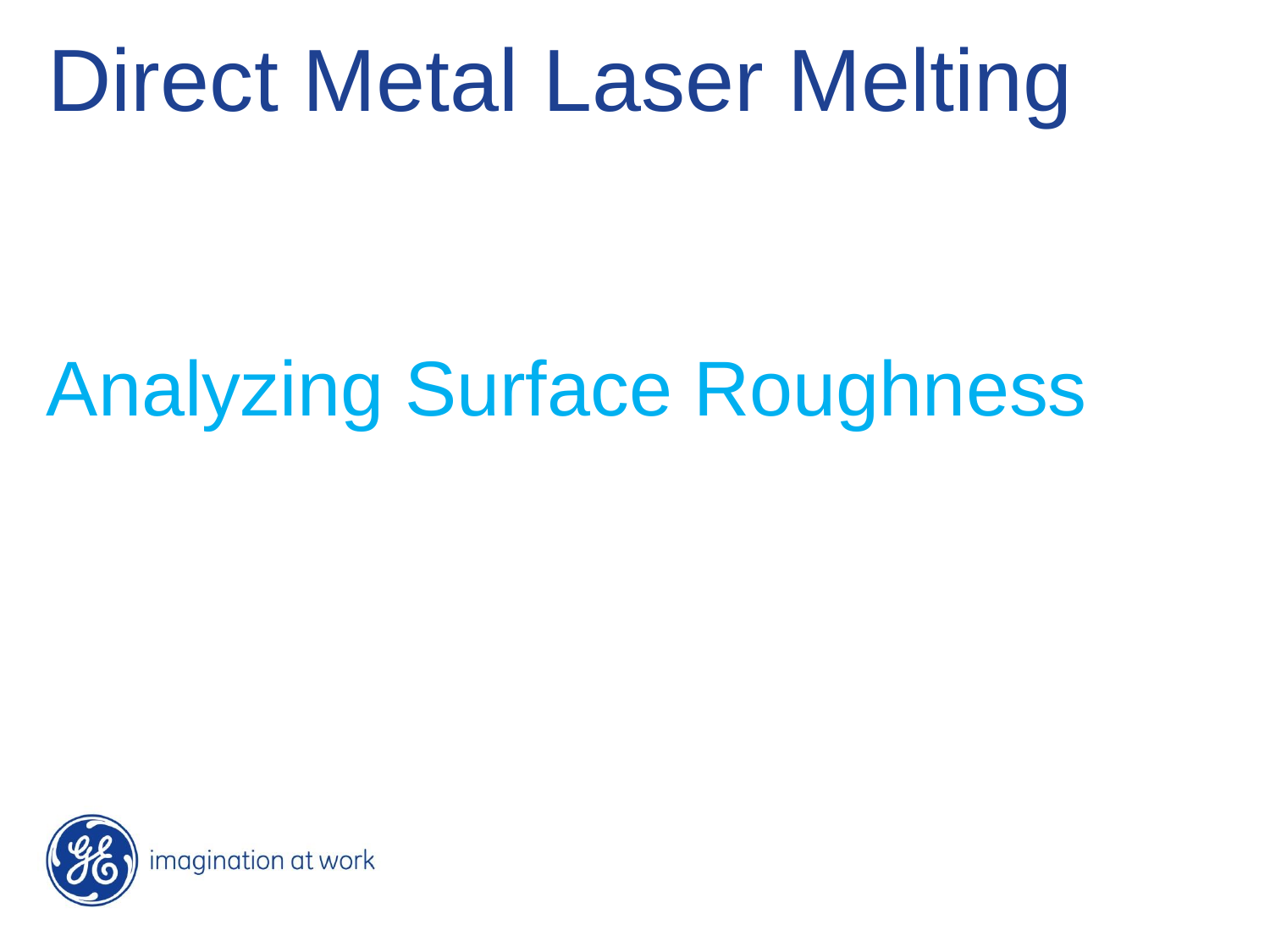### Introduction

Laser Additive Manufacturing offers GE many opportunities for improvements in efficiency, cost, and time.

Roughness is a critical feature in metal 3D printing as it is related to a part's fatigue life.







2 DMLM Surface Analysis 9/11/2015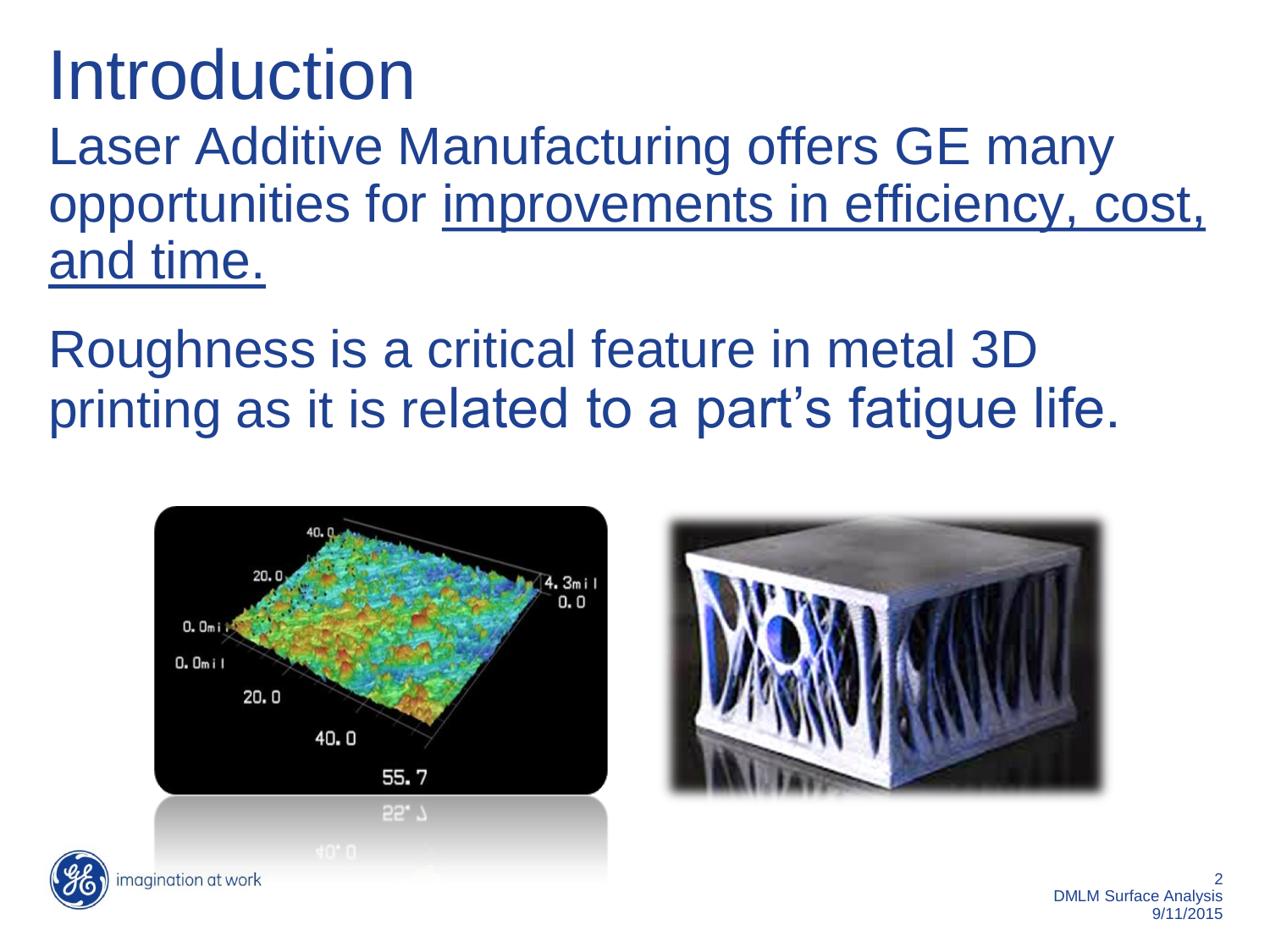## Application to Turbine



### **BUSINESS CASE FOR 3D PRINTING :***VALUE ADDITION*

- **Potential for advanced Heat Transfer and Fluid Dynamic features.**
- **Rig Test (Design & Test) –** *NTI Speed*
- **Production –** *NPI Speed*



3 DMLM Surface Analysis 9/11/2015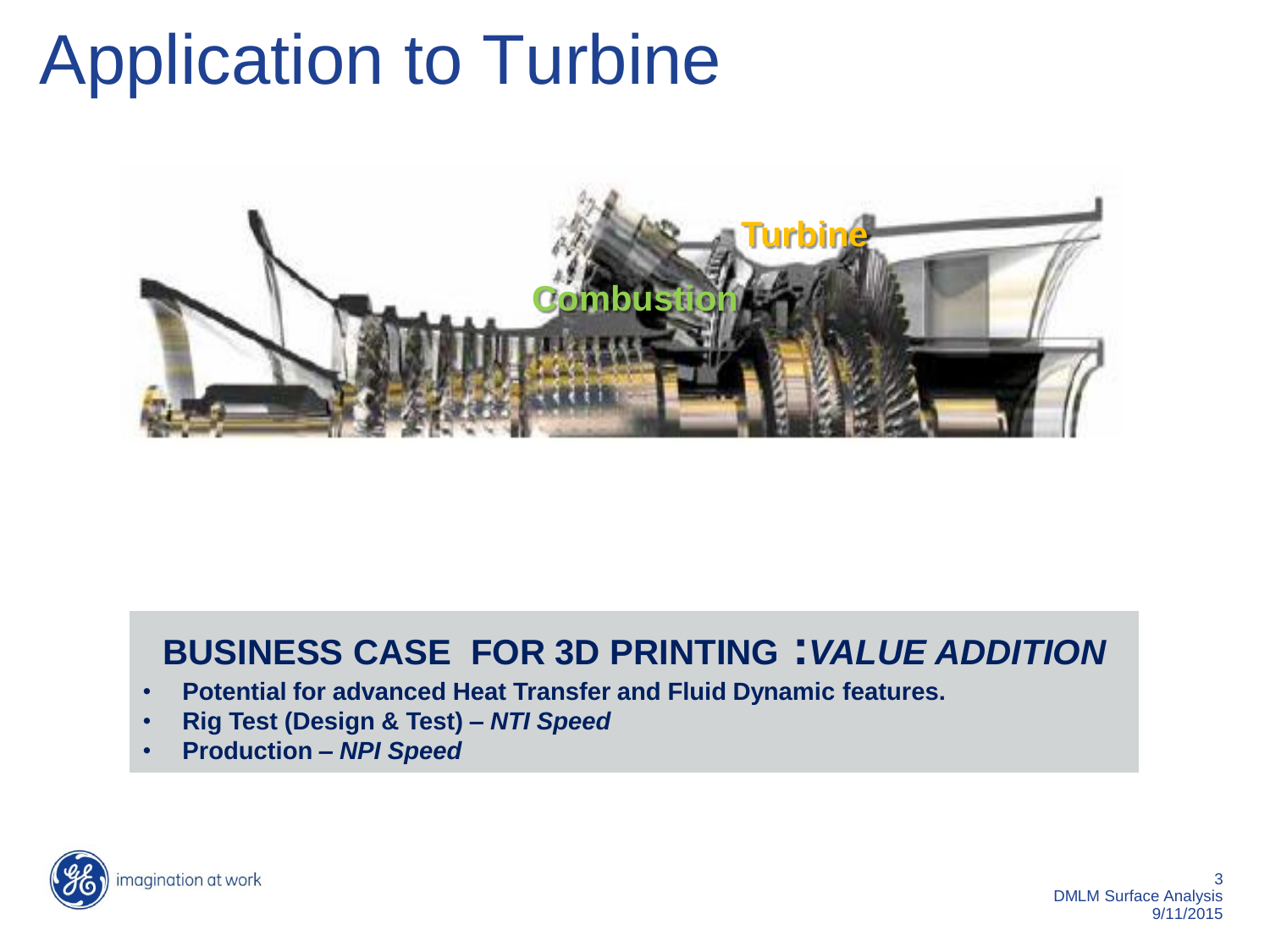### Why is Surface Analysis Important?

- Airflow:
	- Reynold's number Turbulence
- Failure:
	- Stress Concentration -> Crack Propagation -> Fatigue



smooth

surface

rough surface

small friction

large friction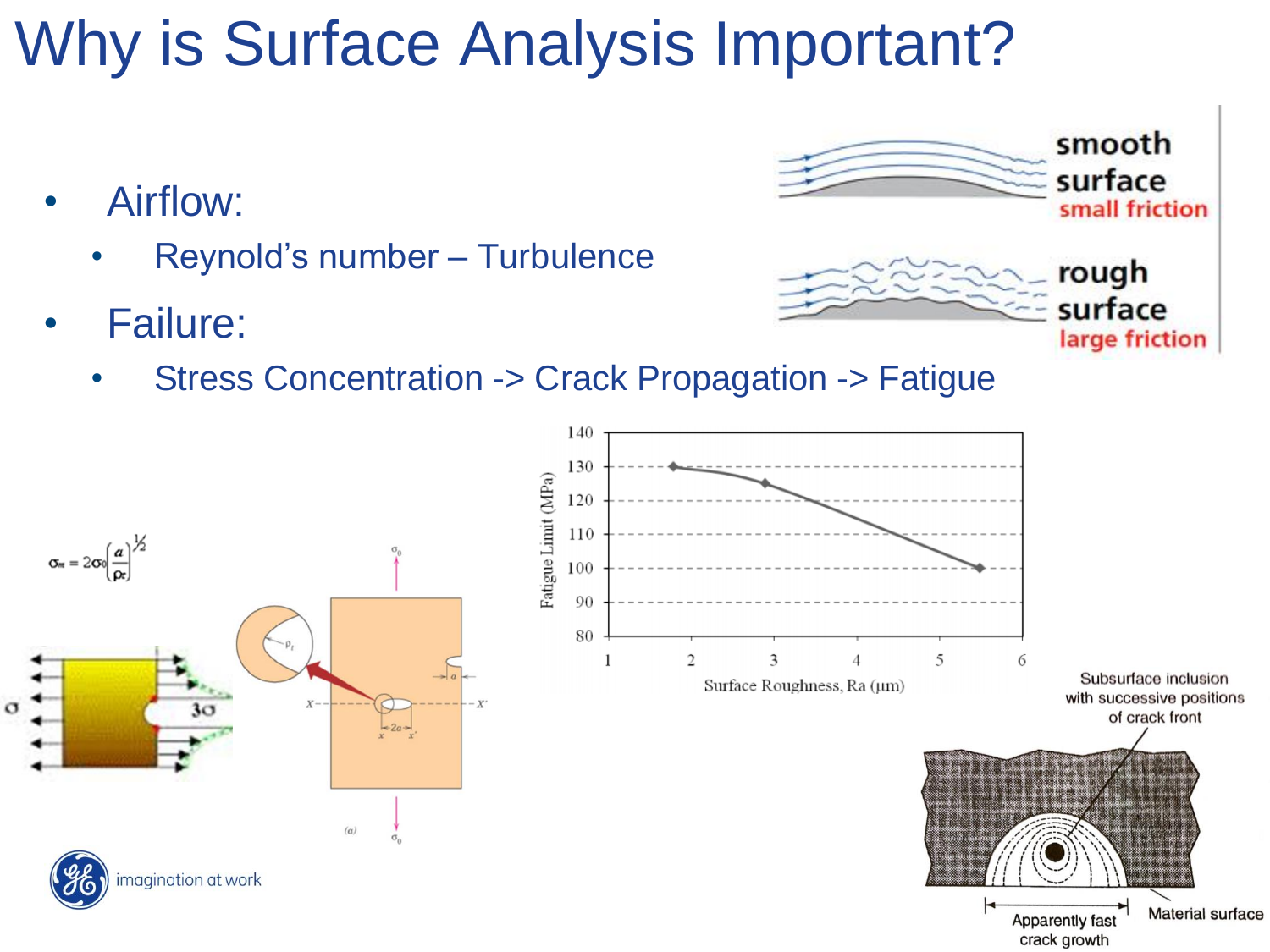# Reading Roughness



- **Correct parameters must be employed based on application of interest**
	- Cut-off filters
	- Scan Length



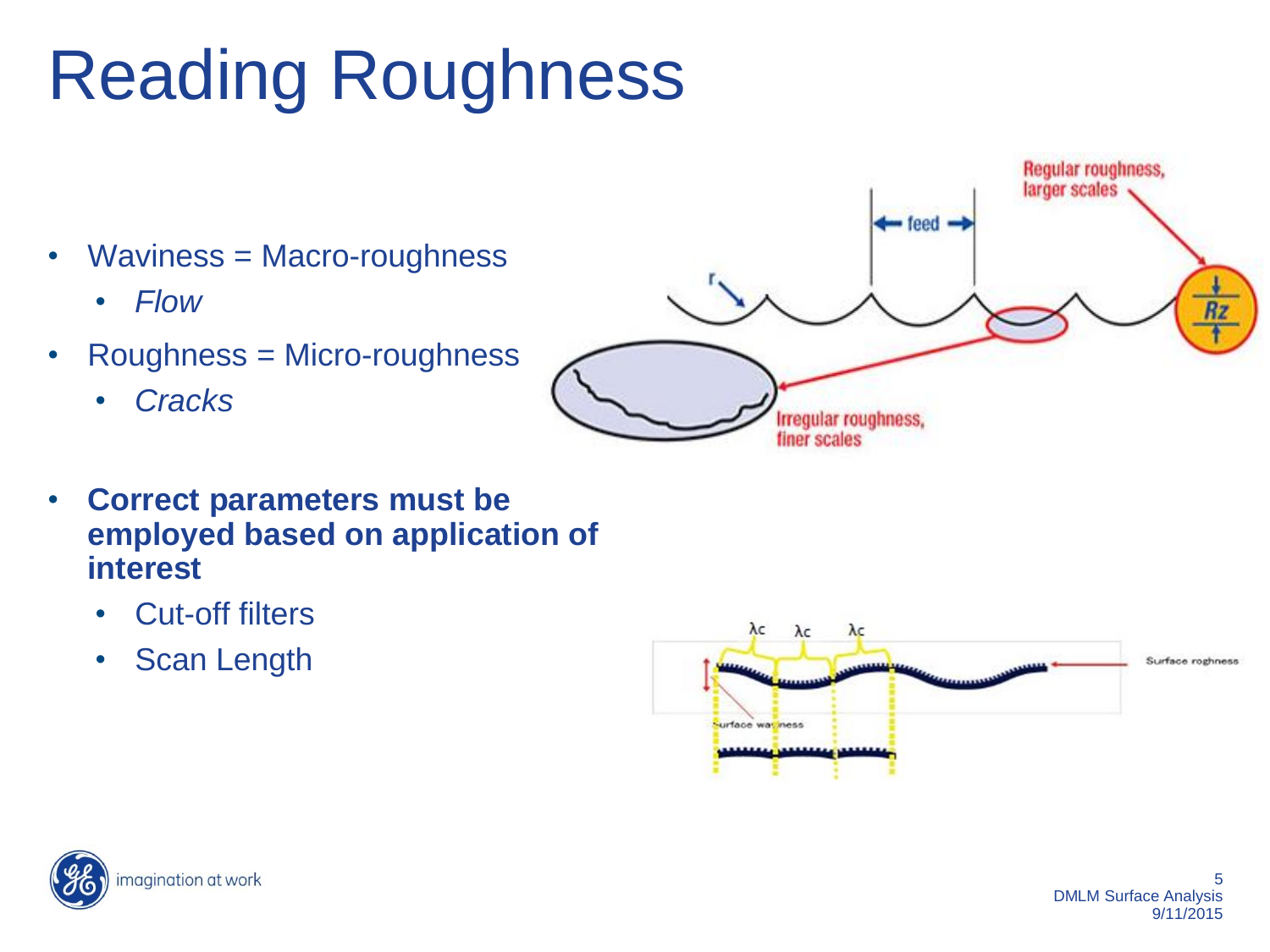## Experiment:

- DMLM Co-Cr-Mo
- Printed with varying angle (30°-45°)
- 4 Surfaces
- Measured with Stylus and Laser
- Compilation of Vertical, Horizontal and Area scans.









6 DMLM Surface Analysis 9/11/2015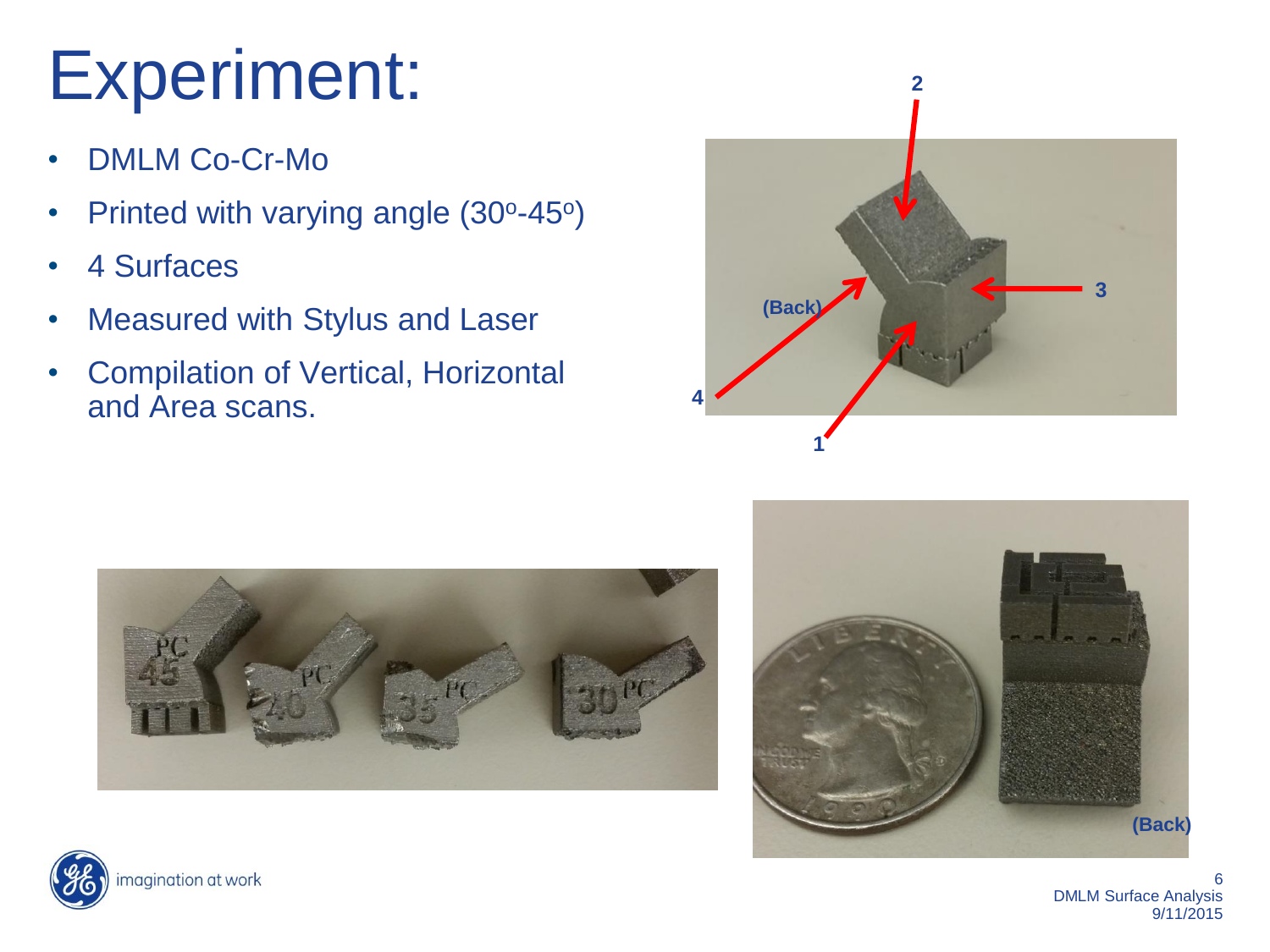## Comparison of Laser to Stylus

### Pros and Cons

### **Laser Profiler Stylus Profiler**

- Prone to directionality
- Tip does not get full detail
- Single Line Scan
- **Inconsistency** (Tip damages and damages sample)
- Price
- Ease of Use
- Quick (When comparing with single measurement)

#### **Stylus Profilometer**



### magination at work

- Affected by reflectivity
- Small Scan Area
- Software
- Calibrated from Stylus
- Too many parameters
- Detailed Information
- Multiple Simultaneous measurements
- Many Many features

#### **VK**

3. Small beam-spot laser

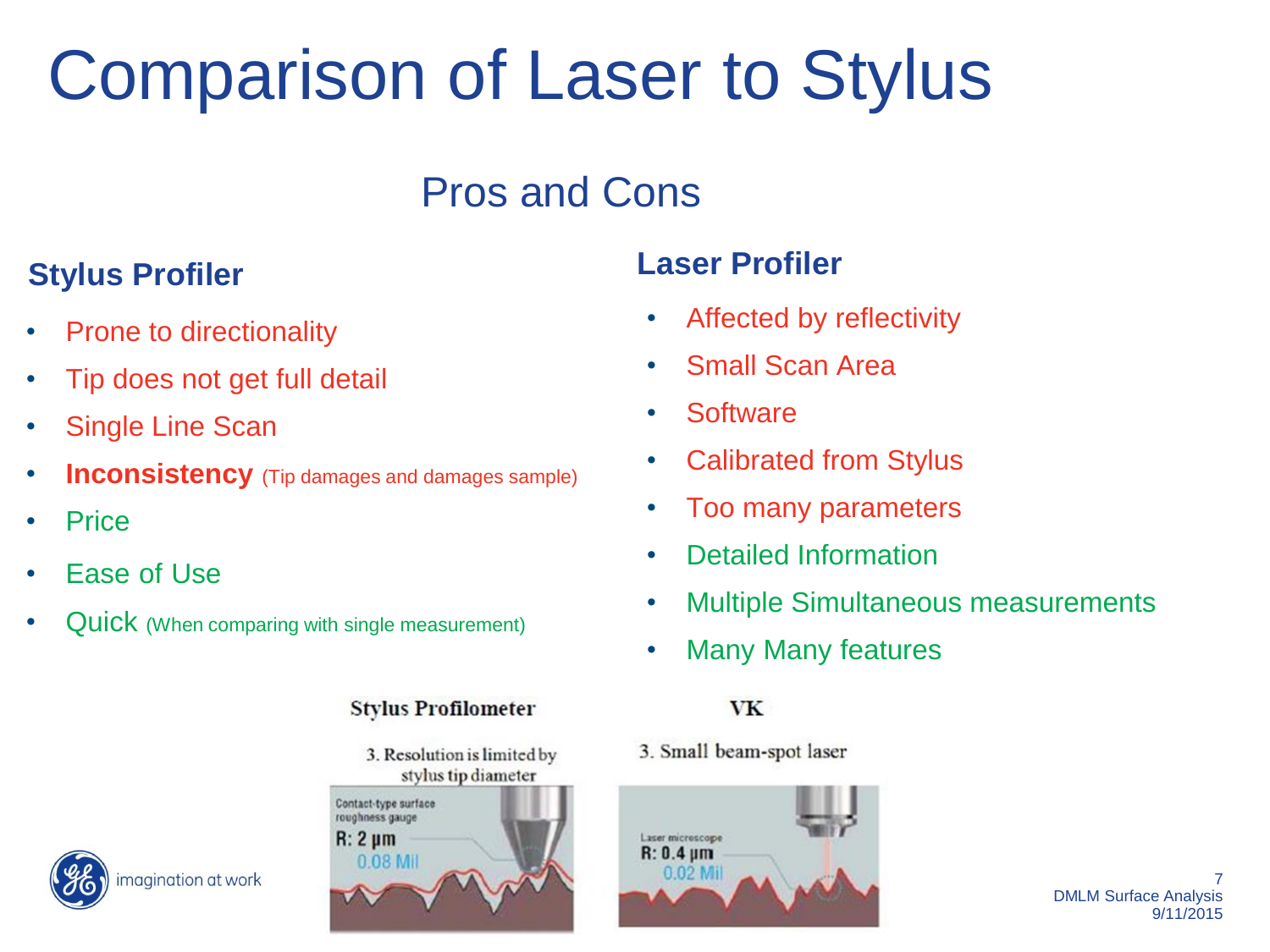### Results and Comparison (X represents average of all results)



#### **True Mean as Single Population (Surf: 1, 2, 3)**

**Laser:**  $(X + 12.2) \pm 21.7$  (95%)

**Stylus:**  $X \pm 21.1$  **(95%)** 

**Back Side (4):** Unreadable with Stylus

### magination at work

#### **Gage R&R**

%R&R**Laser**: 19.5% %R&R**Stylus**: 28.1%\* \*Average of two runs and subtracting obvious Outliers

#### **P-Test**

(Does stylus mean meet target (laser) mean?)

$$
(\mathbf{X} - 16.8) <
$$
  
\n
$$
(\mathbf{X} + 12.2) <
$$
  
\n
$$
(\mathbf{X} + 7.6)
$$
  
\n(99%)  
\n<sup>8</sup>  
\n<sup>8</sup>  
\n<sup>8</sup>  
\n9/11/2015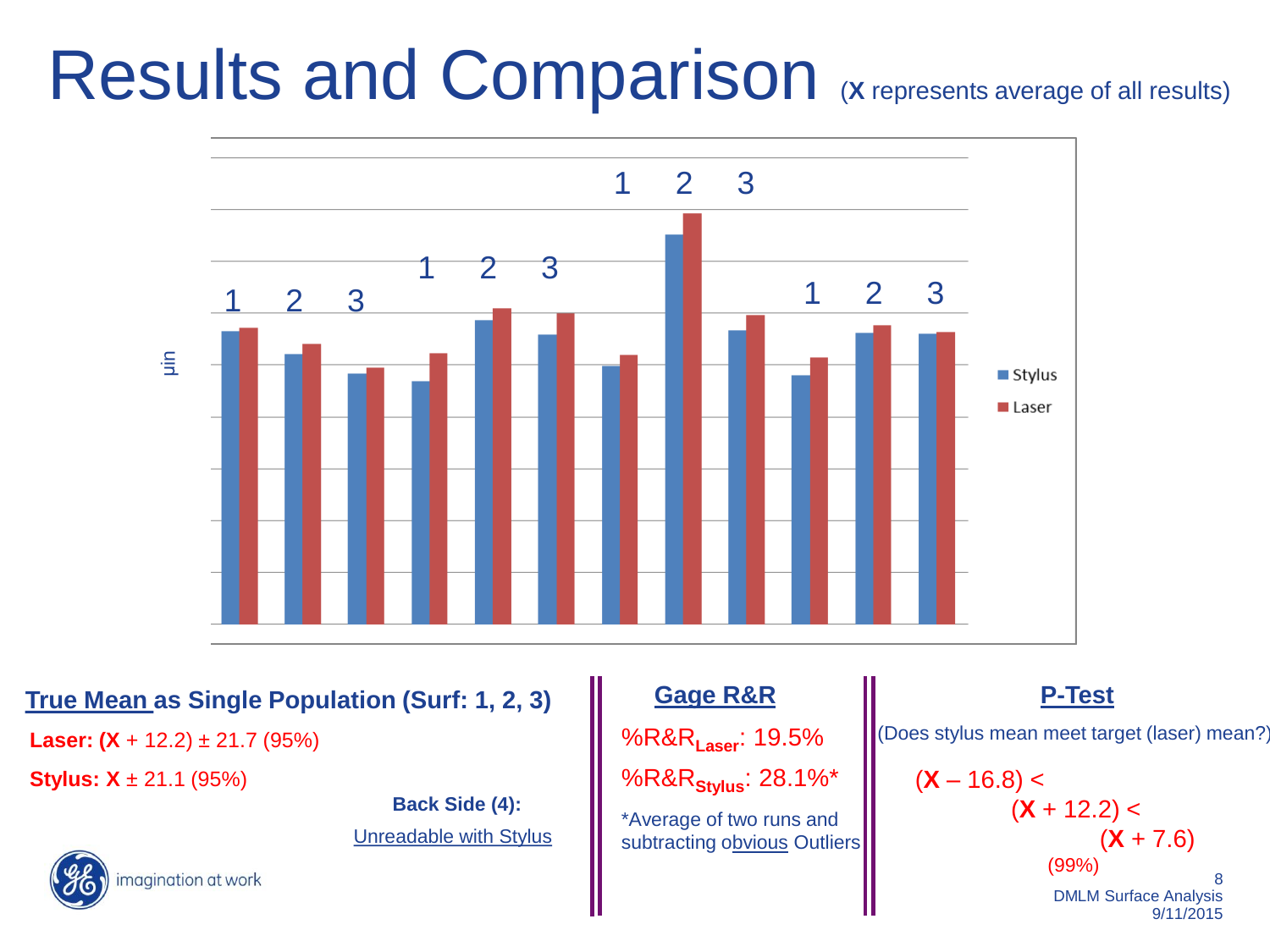## **Conclusions**

- Laser is more capable and more accurate
- Differences in methods for the range of roughness studied is not significant enough to account cost difference.
- Roughness of surfaces 1-3 are not significantly affected within the range of angles printed.
	- Surface 4 showed noticeable change with different angles.